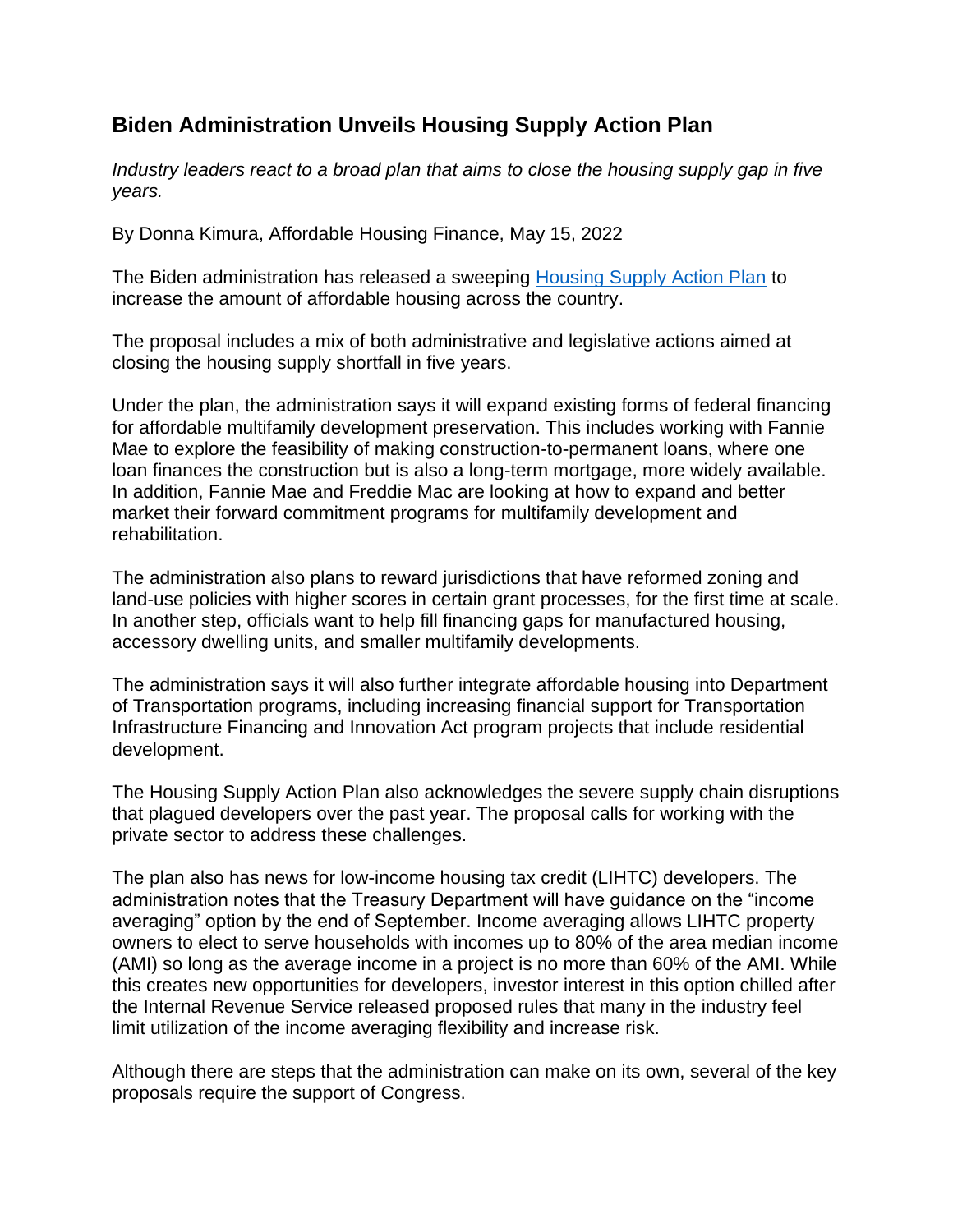"The Biden administration is working to find solutions within their control that would address the housing crisis," says David Gasson, partner in MG Housing Strategies. "We are appreciative of these efforts but also call on Congress to pass legislation to increase LIHTC resources."

Increasing the stock of affordable housing would go a long way to addressing inflation, which is being driven by high housing costs and lack of supply, he says.

"To fight inflation, Congress should increase the housing supply by immediately passing the bipartisan Neighborhood Homes Investment Act and expanding low-income housing tax credits," agrees Benson "Buzz" Roberts, president and CEO of the National Association of Affordable Housing Lenders. "We already know what works. We just have to do it."

The new proposal urges Congress to pass legislation that will expand and strengthen the LIHTC program as well as other resources for people with the lowest incomes. Earlier, the House passed a reconciliation that that would have increased tax credit allocations and increased capacity for private-activity bonds, but the Senate did not. "David [Gasson] and I applaud this effort to fix zoning and land-use reforms and lower loan costs," adds Bob Moss, partner at MG Housing Strategies. "While this plan recognizes the need for action on both affordable single-family and multifamily, we need to continue to push for a placed-in-service extension for LIHTC developments underway, which are delayed by supply chain and labor issues. The administration has done a comprehensive job at creating solutions, but let's not forget the current pipeline of LIHTC projects."

Bob Broeksmit, president and CEO of the Mortgage Bankers Association, also praised the administration for working to alleviate the shortage of single-family and multifamily housing.

"Eliminating the regulatory barriers to new construction, including manufactured housing, in underserved markets; expanding affordable financing for multifamily development and rehab projects; and a commitment to more private and public sector partnerships will help address the housing supply and affordability challenges that continue to burden families," he said in a statement. "As the administration focuses on ways to improve the financing of multifamily projects, MBA strongly encourages the Department of Housing and Urban Development (HUD) to focus on the issues that continue to lead to significant lending pipeline delays in its Multifamly Accelerated Processing (MAP) program, which is a primary financing option for producing more affordable rental housing."

The National Apartment Association and the National Multifamily Housing Council also issued a joint statement.